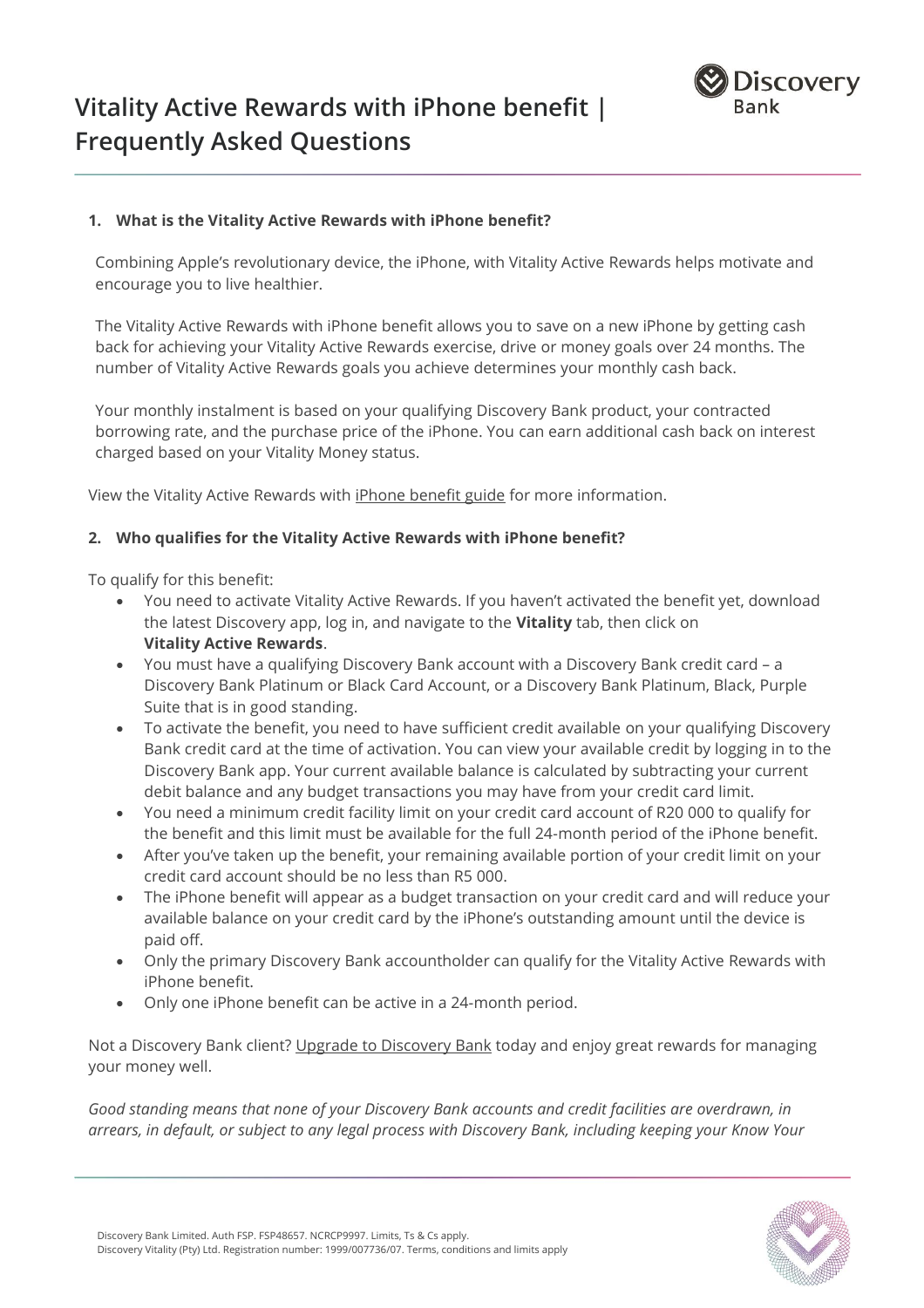# **Vitality Active Rewards with iPhone benefit | Frequently Asked Questions**



*Client and anti-money laundering information up to date. 'Legal process' excludes debt review as defined in the National Credit Act 34 of 2005.*

View the Vitality Active Rewards wit[h iPhone benefit guide](http://www.discovery.co.za/site/preview/binaries/content/documents/managedcontent/discoverycoza/assets/vitality/benefit-guides/iphone-benefit-guide.pdf/iphone-benefit-guide.pdf/contentdelivery%3Abinary) for more information.

# **3. My eligibility status has changed and I can no longer activate the Vitality Active Rewards with iPhone benefit. Why?**

To activate the benefit, you need to have enough credit available against the limit of your Discovery Bank credit card when you want to activate the benefit – a minimum credit facility limit of R20 000 across your Discovery Bank accounts and after you've taken up the benefit, your remaining available portion of your credit limit should be no less than R5 000. If you have insufficient available credit but meet the minimum credit limit criteria, you may need to transfer funds from another account to your credit card account. The available funds in your credit card account need to cover the cost of the iPhone on a monthly basis and for the full 24-month duration of the benefit.

## **4. Do I need to pay an activation fee to activate the Vitality Active Rewards with iPhone benefit?**

No, you don't have to pay an activation fee to activate the Vitality Active Rewards with iPhone benefit.

## **5. Which iPhone do I qualify for?**

You can choose from a range of iPhones based on your available credit limit at the time of purchase. The maximum cash back you could earn on your iPhone purchase depends on your qualifying Discovery Bank product. Here are the maximum cash back amounts you could earn if you achieve all your Vitality Active Rewards goals for 24 months in a row:

| <b>Discovery Bank</b><br>product colour | <b>Discovery Bank</b><br>product | <b>Maximum monthly</b><br>instalment that you<br>can earn cash back<br>on (including Vitality<br>Money cash back) | <b>Maximum saving</b><br>over 24 months<br>(including Vitality)<br>Money cash back) |
|-----------------------------------------|----------------------------------|-------------------------------------------------------------------------------------------------------------------|-------------------------------------------------------------------------------------|
| Platinum                                | Discovery Bank Card              | <b>R500</b>                                                                                                       | R <sub>12</sub> 000                                                                 |
|                                         | Account                          |                                                                                                                   |                                                                                     |
|                                         | Suite                            | R640                                                                                                              | R <sub>15</sub> 360                                                                 |
| <b>Black</b>                            | Discovery Bank Card              | R640                                                                                                              | R <sub>15</sub> 360                                                                 |
|                                         | Account                          |                                                                                                                   |                                                                                     |
|                                         | Discovery Bank Suite             | R765                                                                                                              | R <sub>18</sub> 360                                                                 |
| Purple                                  | Discovery Bank Suite             | R1 120                                                                                                            | R <sub>26</sub> 880                                                                 |

You may select an iPhone with a monthly instalment which is more than the maximum cash back you could earn per month. **If you select this option, you will not receive Vitality Active Rewards cash back on the difference between the instalment and the cash back you're eligible for.** However, you may still earn Vitality Money cash back on the interest charged based on your Vitality Money status.

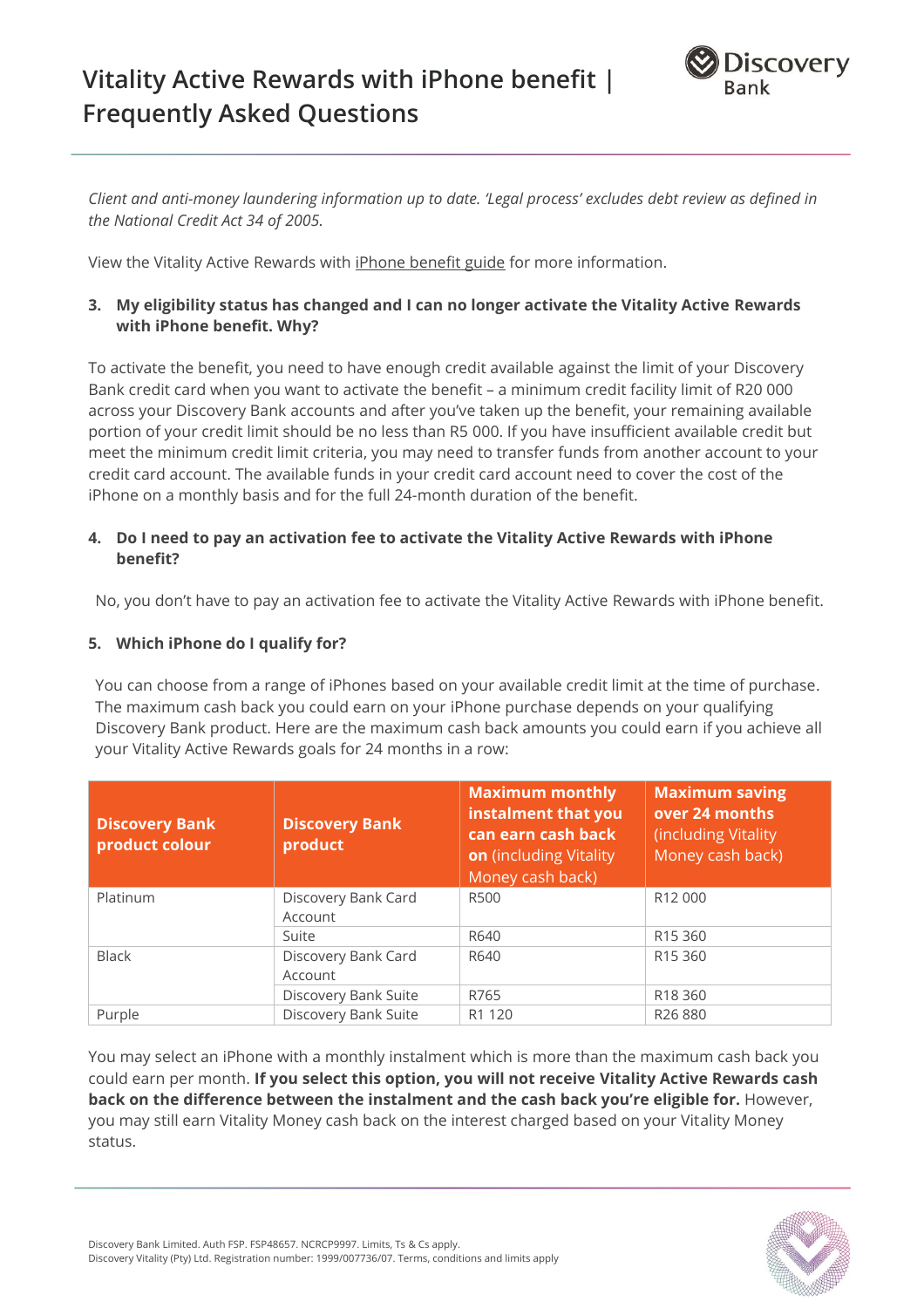

#### **6. How does Vitality Active Rewards with iPhone work?**

- If you are a qualifying Discovery Bank client, you can activate the Vitality Active Rewards with iPhone benefit and choose from a variety of iPhones based on the credit limit you have available.
- The catalogue of iPhones available to you will be based on your individual available credit limit. If a particular model of iPhone is not listed, it may be because its cost exceeds your available credit limit. This may be because you have a suitable credit limit but need to deposit funds into your credit card account to increase the available balance, or you may need to increase the credit limit on your credit card account.
- Purchase one of the iPhone models available to you based on your available credit limit and achieve your weekly Vitality Active Rewards exercise, drive or money goals to receive monthly cash back*.*
- The maximum cash back you qualify for is based on your qualifying Discovery Bank product and card colour. Your actual cash back earned is based on the number of Vitality Active Rewards goals you achieve each month, as well as your Vitality Money status.
- You may choose to purchase a device that costs more or less than the maximum cash back you're eligible for over 24 months, **However, when calculating your monthly cash back we will use the smaller of the two between your actual monthly instalment and the maximum monthly instalment cash back you qualify for.**

| <b>Discovery Bank product</b><br>colour | <b>Discovery Bank product</b> | <b>Maximum monthly</b><br>instalment qualifying for<br>cash back |
|-----------------------------------------|-------------------------------|------------------------------------------------------------------|
|                                         | Discovery Bank Card Account   | <b>R500</b>                                                      |
| Platinum                                | Discovery Bank Suite          | R640                                                             |
|                                         | Discovery Bank Card Account   | R640                                                             |
| <b>Black</b>                            | Discovery Bank Suite          | R765                                                             |
| Purple                                  | Discovery Bank Suite          | R <sub>1</sub> 120                                               |

• If you change from one qualifying Discovery Bank product to another, the maximum cash back you can get will be impacted.

**Example:** You have a Discovery Bank Black Suite and you're eligible for a maximum monthly cash back of R765, but you purchase an iPhone with projected monthly instalments of R950. This R185 will not be covered by any potential cash back since it is above the maximum cash back for your product. If you meet 11+ of your Vitality Active Rewards goals and receive monthly cash back of R765, the R185 which is not covered becomes your effective monthly cost for the iPhone.

#### **Maximum monthly Vitality Active Rewards with iPhone cash back per qualifying account:**

| Number of goals<br>achieved in reward cycle | <b>Discovery</b><br><b>Bank</b><br>Platinum<br>Card<br><b>Account</b> | <b>Discovery</b><br><b>Bank</b><br><b>Platinum</b><br><b>Suite</b> | <b>Discovery</b><br><b>Bank</b><br><b>Black</b><br>Card<br><b>Account</b> | <b>Discovery</b><br><b>Bank</b><br><b>Black</b><br><b>Suite</b> | <b>Discovery</b><br><b>Bank</b><br><b>Purple</b><br><b>Suite</b> |
|---------------------------------------------|-----------------------------------------------------------------------|--------------------------------------------------------------------|---------------------------------------------------------------------------|-----------------------------------------------------------------|------------------------------------------------------------------|
| 0 - 3 or non-qualifying                     | 0%                                                                    | $0\%$                                                              | 0%                                                                        | $0\%$                                                           | $0\%$                                                            |

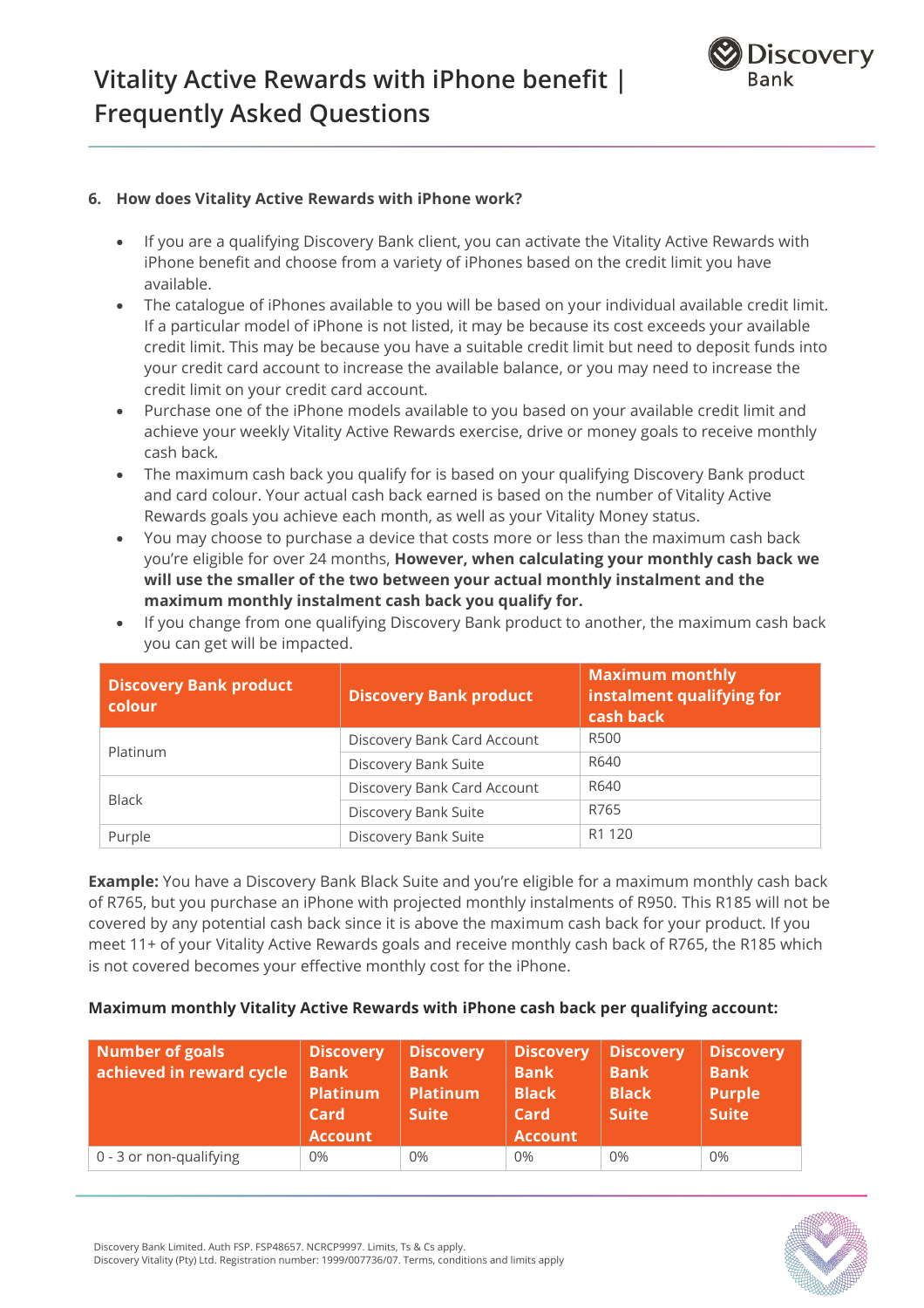

| 4 - 6 and qualifying                                                                                                                    | 17.5%       | 17.5%       | 17.5%       | 17.5% | 17.5%  |
|-----------------------------------------------------------------------------------------------------------------------------------------|-------------|-------------|-------------|-------|--------|
| 7 - 8 and qualifying                                                                                                                    | 25%         | 25%         | 25%         | 25%   | 25%    |
| 9 - 10 and qualifying                                                                                                                   | 50%         | 50%         | 50%         | 50%   | 50%    |
| 11+ and qualifying                                                                                                                      | 100%        | 100%        | 100%        | 100%  | 100%   |
| <b>Maximum monthly</b><br>instalment qualifying for<br>cash back (including Vitality<br>Money cash back from<br>Dynamic Interest Rates) | <b>R500</b> | <b>R640</b> | <b>R640</b> | R765  | R1 120 |

- The Vitality Active Rewards with iPhone benefit is a 24-month budget transaction created against your existing credit card.
- The benefit is applicable to qualifying Discovery Bank customers who are primary accountholders.
- As you pay down your budget transaction, the amount becomes available on your credit facility for you to use.
- Your iPhone budget transaction will incur interest at your contracted borrowing rate, which is a variable rate based on the prime rate. An increase or decrease in the underlying prime rate will result in a recalculation of the instalment due. In addition, any change to your underlying Discovery Bank Product which may impact your contracted rate will also result in a recalculation of your iPhone budget instalment.
- Your monthly instalment is due and payable and included in the minimum amount due of your credit card against which the budget transaction of the iPhone benefit is processed. The budget transaction and instalments will reflect on your monthly credit card statement.
- You could earn cash back based on your Vitality Money status as part of your Dynamic Interest Rates benefit on your single credit facility.
- We pay the cash back for your iPhone into your Discovery Bank credit card every month.
	- o **Example:** You have a monthly instalment of R704.71 due based on your contracted borrowing rate of 11.75%. You receive R46.52 in Vitality Money cash back, which is a personalised Dynamic Interest Rate cash back of 6.75%. You did not achieve any of your Vitality Active Reward goals, therefore your total cash back consists of R46.52 from Vitality Money and your effective cost for the month will be R658.19.

The **Vitality Money** rules, terms and conditions apply.

- You may earn Vitality Active Rewards cash back. The cash back amount is dependent on the number of goals you have achieved and the type of qualifying Discovery Bank product you have.
	- o You can boost your cash back by having an active Vitality Health and/or Vitality Drive programme with Vitality Active Rewards activated.
	- o Any combination of the Vitality Money and Vitality Health and/or Vitality Drive programmes can earn cash back based on your engagement levels with Vitality Active Rewards.
	- $\circ$  To achieve the maximum cash back on your iPhone, you will need to activate all three Vitality Active Rewards programmes and achieve all your Vitality Active Rewards exercise, drive and money goals.

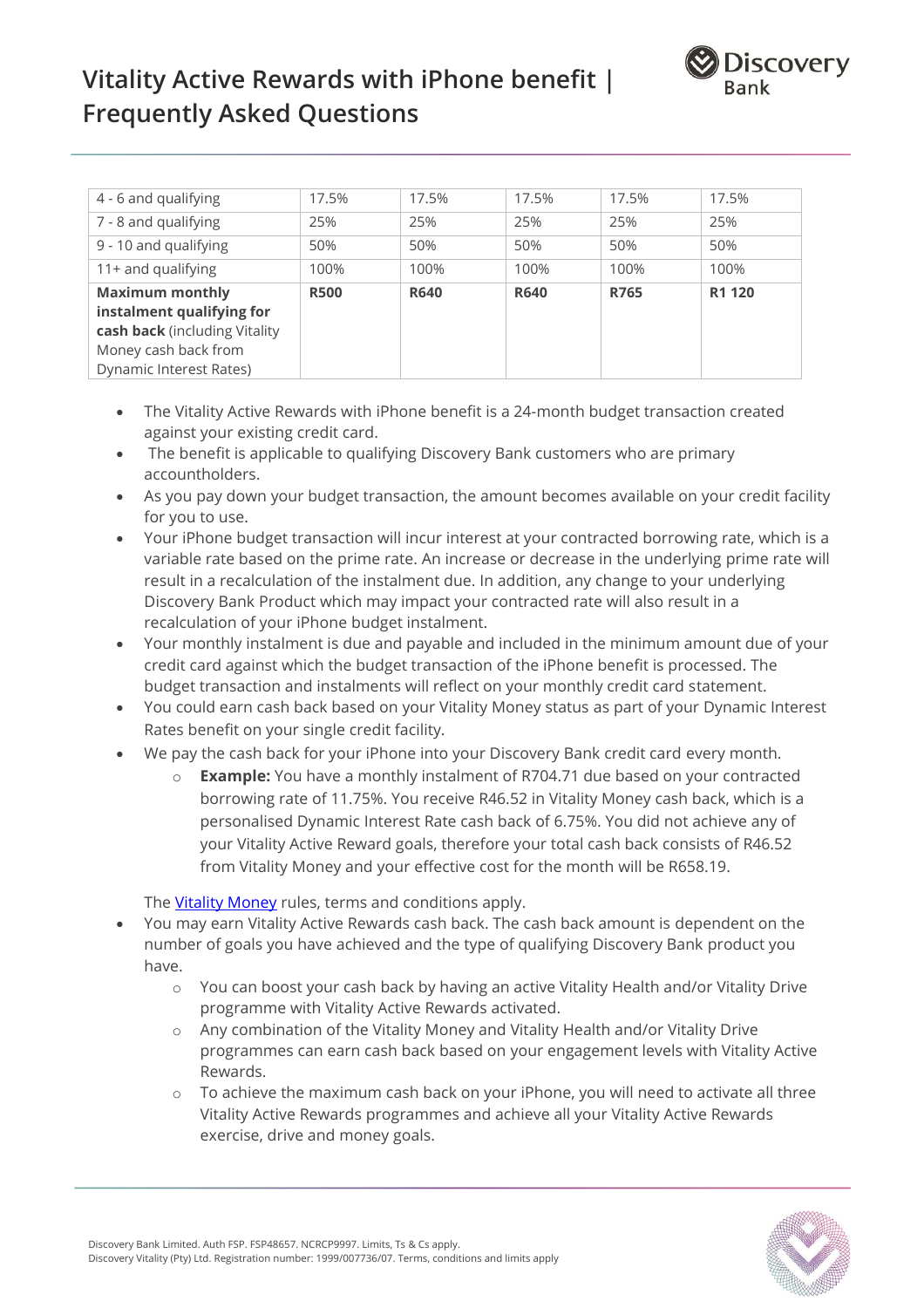o **Example**: You have a Discovery Bank Black Suite and you've purchased an iPhone worth R22 000 using the iPhone benefit. You have a monthly instalment due of R1 064 for the iPhone budget transaction, based on your contracted borrowing rate of 14.75%. You receive R35 in Vitality Money cash back. You achieve 1 Vitality Active Rewards drive goal, 2 Vitality Active Rewards exercise goals and 1 Vitality Active Rewards money goal, which means you get 17.5% cash back on a maximum instalment amount of R765. Your cash back is calculated as (the lower of R1 029 [R1 064 less R35] and R765)\*17.5% = R133.88.

Your total cash back therefore consists of R35 from Vitality Money and R133.88, based on the Vitality Active Rewards goals you've achieved.

# **7. Is there a monthly amount that I need to pay for the Vitality Active Rewards with iPhone benefit?**

We will help fund your iPhone based on the number of Vitality Active Rewards goals you achieve each month. Your monthly instalment is based on your qualifying Discovery Bank product, your contracted borrowing rate, and the purchase price of the iPhone. You can earn additional cash back on interest charged based on your Vitality Money status.

If you change from one qualifying Discovery Bank product to another, the maximum cash back you can get will be impacted.

| <b>Discovery Bank</b><br>product colour | <b>Discovery Bank product</b> | <b>Maximum monthly instalment that</b><br>you can earn cash back on (including<br>Vitality Money cash back) |
|-----------------------------------------|-------------------------------|-------------------------------------------------------------------------------------------------------------|
| Platinum                                | Discovery Card Account        | R500                                                                                                        |
|                                         | Discovery Bank Suite          | R640                                                                                                        |
| <b>Black</b>                            | Discovery Bank Card Account   | R640                                                                                                        |
|                                         | Discovery Bank Suite          | R765                                                                                                        |
| Purple                                  | Discovery Bank Suite          | R1 120                                                                                                      |

**Example:** You have a Discovery Bank Black Suite and you've purchased an iPhone worth R22 000 using the iPhone benefit. You have a monthly instalment due of R1 064 for the iPhone budget transaction, based on your contracted borrowing rate of 14.75%. You receive R35 in Vitality Money cash back. You achieve 1 Vitality Active Rewards drive goal, 2 Vitality Active Rewards exercise goals and 1 Vitality Active Rewards money goal, which means you get 17.5% cash back on a maximum instalment amount of R765. Your cash back is calculated as (the lower of R1 029 [R1 064 less R35] and R765)\*17.5% = R133.88.

Your total cash back therefore consists of R35 from Vitality Money and R133.88, based on the Vitality Active Rewards goals you've achieved.

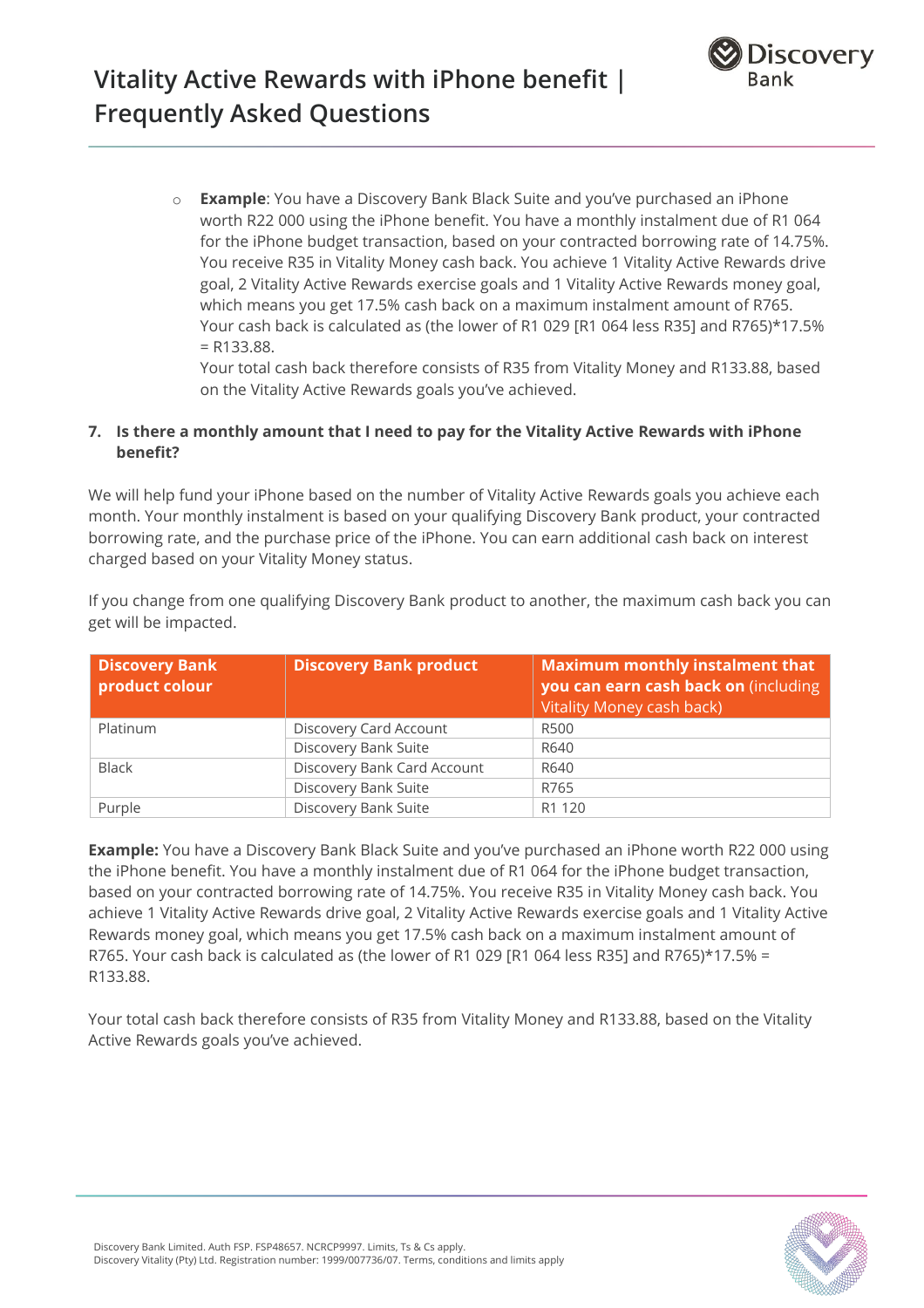| <b>Number of weekly</b><br>goals achieved in<br>reward cycle                                                                                         | <b>Discovery</b><br><b>Bank</b><br><b>Platinum</b><br>Card<br><b>Account</b> | <b>Discovery</b><br>Platinu <u>m</u><br><b>Suite</b> | <b>Discovery</b><br><b>Bank Black</b><br>Card<br><b>Account</b> | <b>Discovery</b><br><b>Bank Black</b><br><b>Suite</b> | <b>Discovery</b><br><b>Bank Purple</b><br><b>Suite</b> |
|------------------------------------------------------------------------------------------------------------------------------------------------------|------------------------------------------------------------------------------|------------------------------------------------------|-----------------------------------------------------------------|-------------------------------------------------------|--------------------------------------------------------|
| 0-3 or non-qualifying                                                                                                                                | 0%                                                                           | 0%                                                   | 0%                                                              | $0\%$                                                 | 0%                                                     |
| 4-6 and qualifying                                                                                                                                   | 17.5%                                                                        | 17.5%                                                | 17.5%                                                           | 17.5%                                                 | 17.5%                                                  |
| 7-8 and qualifying                                                                                                                                   | 25%                                                                          | 25%                                                  | 25%                                                             | 25%                                                   | 25%                                                    |
| 9-10 and qualifying                                                                                                                                  | 50%                                                                          | 50%                                                  | 50%                                                             | 50%                                                   | 50%                                                    |
| 11+ and qualifying                                                                                                                                   | 100%                                                                         | 100%                                                 | 100%                                                            | 100%                                                  | 100%                                                   |
| <b>Maximum monthly</b><br>instalment<br>qualifying for cash<br><b>back</b> (including Vitality<br>Money cash back from<br>Dynamic Interest<br>Rates) | <b>R500</b>                                                                  | <b>R640</b>                                          | <b>R640</b>                                                     | R765                                                  | R1 120                                                 |

# *Percentage of maximum monthly cash back based on Vitality Active Rewards goals:*

# **Maximum saving on the purchase of an iPhone of your choice on a 24-month payment plan:**

| <b>Number of goals</b><br>achieved in reward<br>cycle | <b>Reaching 4-6</b><br>goals a month<br>At least one<br>Vitality<br>programme (VM). | <b>Reaching 7-8</b><br>goals a month<br>At least two<br><b>Vitality</b><br>programmes (VM<br>$+$ (VH/VD). | <b>Reaching 9-10</b><br>goals a month<br>All three Vitality<br>programmes<br>(VH+VD+VM). | <b>Reaching 11+</b><br>goals a<br>month<br>All three Vitality<br>programmes<br>(VH+VD+VM). |
|-------------------------------------------------------|-------------------------------------------------------------------------------------|-----------------------------------------------------------------------------------------------------------|------------------------------------------------------------------------------------------|--------------------------------------------------------------------------------------------|
| <b>Discovery Bank</b>                                 | <b>Maximum</b>                                                                      | <b>Maximum saving</b>                                                                                     | <b>Maximum</b>                                                                           | <b>Maximum</b>                                                                             |
| product                                               | saving                                                                              |                                                                                                           | saving                                                                                   | saving                                                                                     |
| Discovery Bank<br>Platinum Card Account               | $=$ R87.50 cash back<br>$*$ 24 months<br>$=$ up to R2 100<br>back.                  | $= R125.00$ cash back<br>* 24 months<br>$=$ up to R3 000<br>back.                                         | $=$ R250.00 cash back<br>$*$ 24 months<br>$=$ up to R6 000<br>back.                      | $=$ R500.00 cash<br>back $*$ 24 months<br>$=$ up to R12 000<br>back.                       |
| Discovery Bank<br>Platinum Suite                      | $=$ R112.00 cash back<br>* 24 months<br>$=$ up to R2 688<br>back.                   | $=$ R160.00 cash back<br>* 24 months<br>$=$ up to R3 840<br>back.                                         | $=$ R320.00 cash back<br>*24 months<br>$=$ up to R7 680<br>back.                         | $=$ R640.00 cash<br>back $*$ 24 months<br>$=$ up to R15 360<br>back.                       |
| Discovery Black Card<br>Account                       | $=$ R112.00 cash back<br>* 24 months                                                | $=$ R160.00 cash back<br>* 24 months                                                                      | $=$ R320.00 cash back<br>*24 months                                                      | $=$ R640.00 cash<br>back $*$ 24 months                                                     |

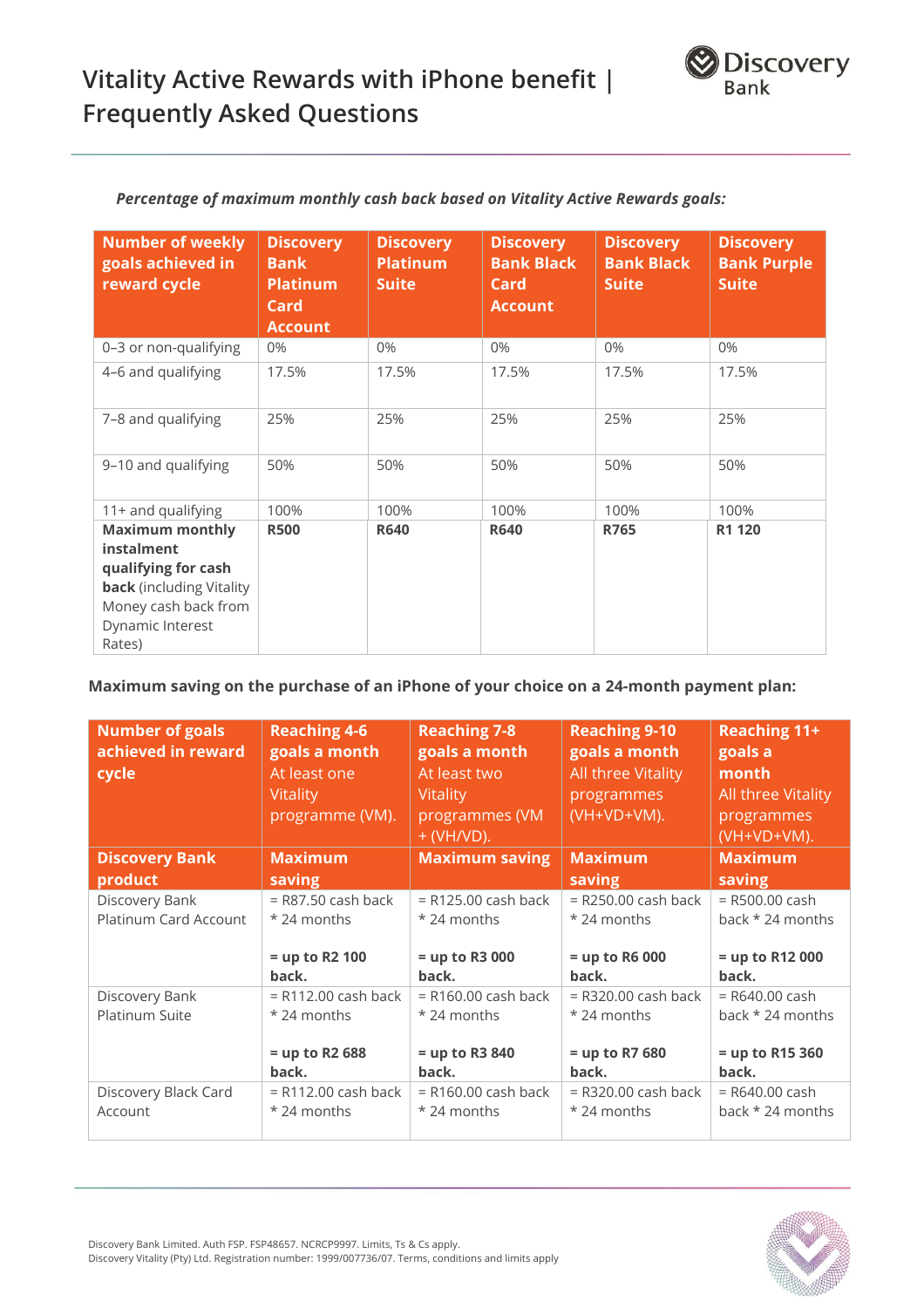

# **Vitality Active Rewards with iPhone benefit | Frequently Asked Questions**

|                       | $=$ up to R2 688<br>back. | $=$ up to R3 840<br>back. | $=$ up to R7 680<br>back. | $=$ up to R15 360<br>back. |
|-----------------------|---------------------------|---------------------------|---------------------------|----------------------------|
| Discovery Bank Black  | $= R133.88$ cash back     | $=$ R191.25 cash back     | $=$ R382.50 cash back     | $= R765.00$ cash           |
| Suite                 | $*$ 24 months             | * 24 months               | $*$ 24 months             | back $*$ 24 months         |
|                       |                           |                           |                           |                            |
|                       | $=$ up to R3 213          | $=$ up to R4 590          | $=$ up to R9 180          | $=$ up to R18 360          |
|                       | back.                     | back.                     | back.                     | back.                      |
| Discovery Bank Purple | $=$ R196.00 cash back     | $=$ R280.00 cash back     | $=$ R560.00 cash back     | $= R1 120.00$ cash         |
| Suite                 | $*$ 24 months             | * 24 months               | $*$ 24 months             | back $*$ 24 months         |
|                       |                           |                           |                           |                            |
|                       | $=$ up to R4 704          | $=$ up to R6 720          | $=$ up to R13 440         | $=$ up to R26 880          |
|                       | back.                     | back.                     | back.                     | back.                      |

If you can't achieve your goals because of illness, injury, travel needs, or any other reason, you still have to pay the monthly instalment for your iPhone.

### **8. How do I activate the Vitality Active Rewards with iPhone benefit?**

If you are a qualifying Discovery Bank client, you can activate the Vitality Active Rewards with iPhone benefit by following these steps:

- Download the latest Discovery Bank app.
- You will be able to see whether you qualify for the Vitality Active Rewards with iPhone benefit by tapping on the *iPhone benefit* in your Discovery Bank app menu.
- If a primary Discovery Bank accountholder already has an active Vitality Active Rewards with iPhone benefit, they do not qualify for an additional iPhone benefit.
- If at any stage you're no longer eligible for this benefit, your ability to activate the benefit will be removed.

## **9. How do I choose and collect my iPhone from the iStore?**

- Go to the *iPhone benefit* on the Discovery Bank app to browse the iPhones you're eligible for and calculate your monthly cash back or repayments. Then visit an *iStore near you* to select your iPhone.
- Ask the iStore assistant to assist you with scanning the iPhone's barcode (serial number) using the Discovery Bank app to view your estimated cash back based on your goal achievement with Vitality Active Rewards each month.
- To complete the activation process, accept the terms and conditions of the benefit. A QR code will be generated and a budget purchase will automatically be added to your chosen Discovery Bank credit card, which is payable over the next 24 months. Present your QR code to the iStore assistant to complete the process and walk out with your new iPhone.
- Your iPhone QR code is not transferable. It cannot be exchanged for cash or for any other iStore product.
- Accessories are not included as part of the Vitality Active Rewards with iPhone benefit.

## **10. Can I get accessories as part of the Vitality Active Rewards with iPhone benefit?**

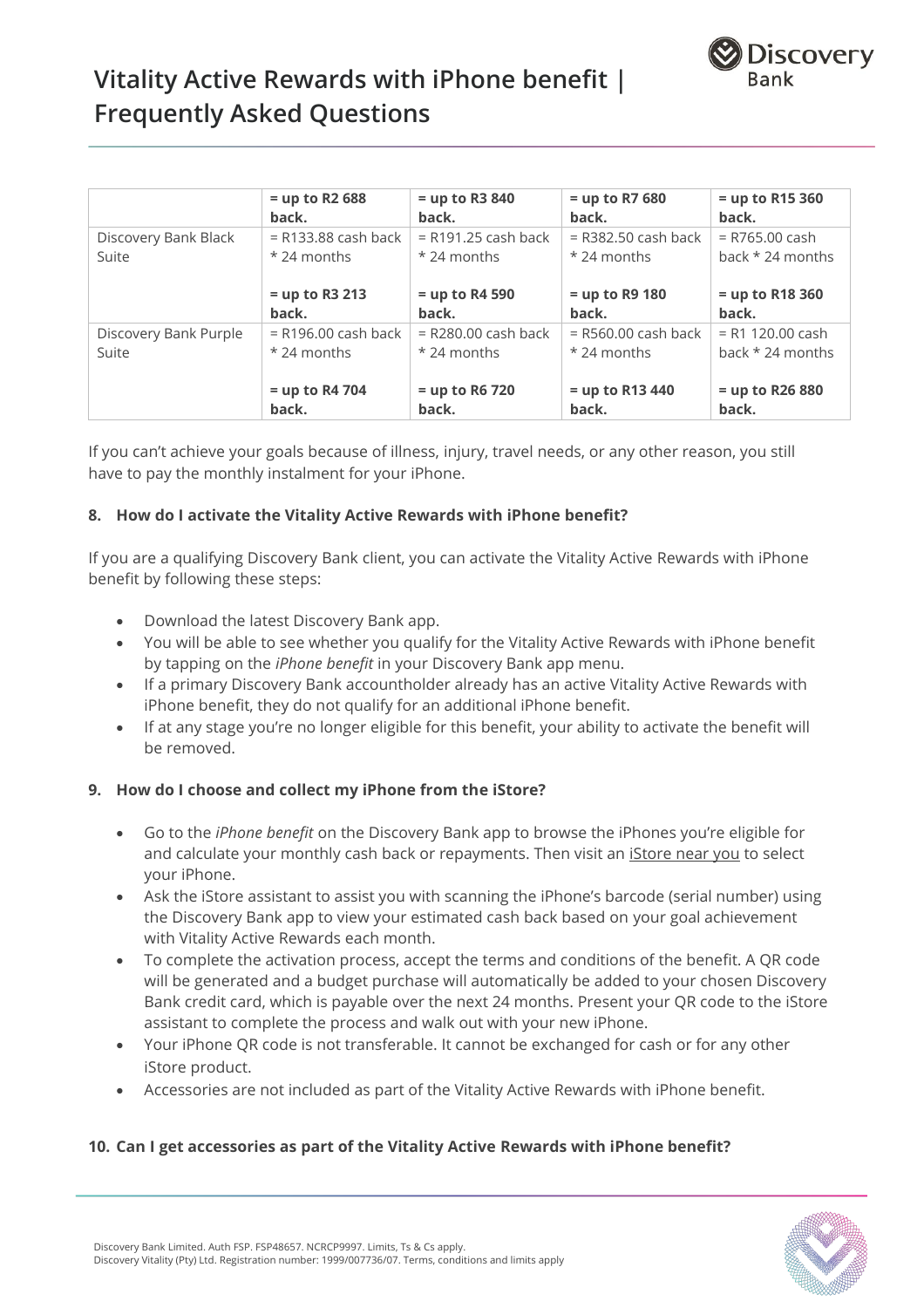

No, accessories are not included as part of the Vitality Active Rewards with iPhone benefit.

### **11. Can I choose a different iPhone than the one I qualify for based on my credit limit?**

You are allocated an iPhone based on your qualifying Discovery Bank product colour and qualifying Discovery Bank account, but you may select an iPhone costing more than the device you're eligible for. This will be based on the credit limit you have available on your credit card. **If you select this option, you will not receive cash back on the price difference between the more expensive device and the device you're eligible for.**

**Example:** You have a Discovery Bank Black Suite and you're eligible for a maximum monthly cash back of R765, but you purchase an iPhone with projected monthly instalments of R950. This R185 will not be covered by any potential cash back since it is above the maximum cash back for your product. If you meet 11+ of your Vitality Active Rewards goals and receive monthly cash back of R765, the R185 which is not covered becomes your effective monthly cost for the iPhone.

#### **12. Why are some iPhones more expensive than the original price advertised?**

The iStore decides the price of all iPhones and this price can change. With the current exchange rate fluctuations, changing prices is an unfortunate reality for all retailers. For this reason, if the iStore's prices increase, we have to reflect the same price increase with our offering.

## **13. Can I have my Vitality Active Rewards with Apple Watch benefit and Vitality Active Rewards with iPhone benefit active at the same time?**

Yes, as long as you qualify for both the Vitality Active Rewards with Apple Watch benefit and the Vitality Active Rewards with iPhone benefit, you can have both benefits active at the same time.

View the Vitality Active [Rewards with Apple Watch benefit guide](https://www.discovery.co.za/discovery_coza/web/linked_content/pdfs/vitality/apple_watch/vitality_active_rewards_apple_watch_benefit_guide.pdf) and the Vitality Active [Rewards with](http://www.discovery.co.za/site/preview/binaries/content/documents/managedcontent/discoverycoza/assets/vitality/benefit-guides/iphone-benefit-guide.pdf/iphone-benefit-guide.pdf/contentdelivery%3Abinary)  [iPhone benefit guide](http://www.discovery.co.za/site/preview/binaries/content/documents/managedcontent/discoverycoza/assets/vitality/benefit-guides/iphone-benefit-guide.pdf/iphone-benefit-guide.pdf/contentdelivery%3Abinary) for more information.

#### **14. How do I achieve my Vitality Active Rewards goals to help cover the cost of my iPhone?**

Vitality Active Rewards is an in-app programme that encourages and rewards you for getting active, driving well and spending responsibly. You're set a personalised Vitality Active Rewards exercise, drive and money goal each week to encourage positive behaviour change.

- By activating the Vitality Active Rewards with iPhone benefit, you agree that you will meet your weekly Vitality Active Rewards goals over the 24-month iPhone budget transaction period to receive cash back to help cover the cost of your iPhone.
- If you do not meet any of your weekly Vitality Active Rewards goals, you will not receive your monthly cash back.
- Only members with a full Vitality Health plan or a Vitality Purple plan will have their Vitality Active Rewards exercise goals count towards the Vitality Active Rewards with iPhone benefit.

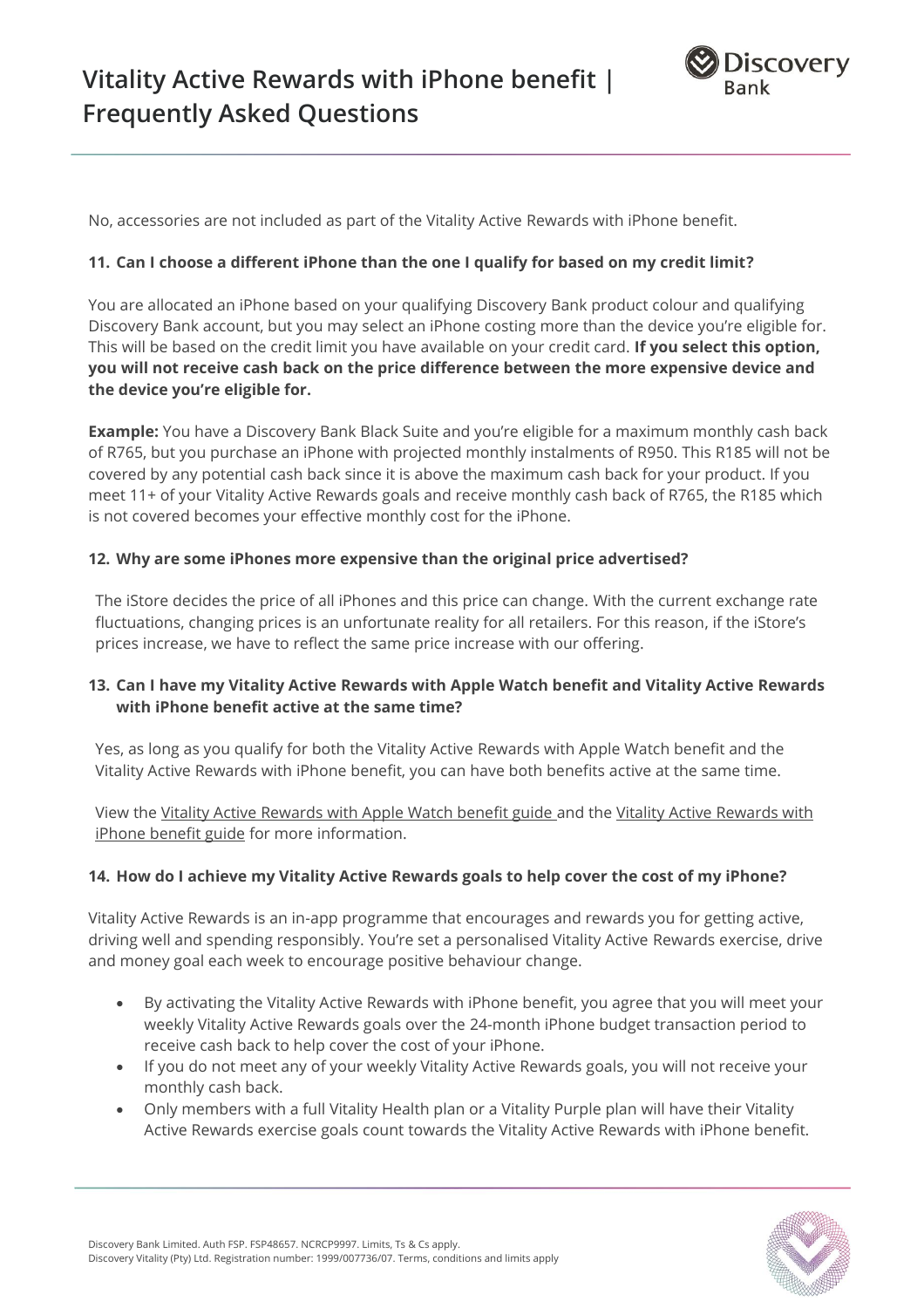

- Only the primary Discovery Bank accountholder can activate the Vitality Active Rewards with iPhone benefit. Secondary Discovery Bank cardholders do not qualify for the benefit. Transfers from the primary Discovery Bank accountholder to any other person will not be permitted.
- If you are unable to achieve your goals because of illness, travel needs, or any other factors, you will still be liable to pay the monthly instalment – this iPhone instalment amount is due and payable and will be included in the minimum amount due on your Discovery Bank account.
- Your qualifying Discovery Bank account must have a **monthly spend of at least R5 000 on a Discovery Bank Platinum Card Account or Suite and R7 500 on a Discovery Bank Black Card Account or Suite or a Discovery Bank Purple or Purple Wealth Suite** to qualify for your monthly cash back. This spend will be determined each month to assess cash back eligibility**.** You can request a limit increase by calling on 0800 07 96 97.
- Monthly spend is calculated at the end of each reward cycle. You will not qualify for cash back if you do not meet these minimum spend thresholds for the month.
- Your rewards will be calculated on a four-week cycle from the first Saturday after your purchase of the iPhone. Your budget instalment will be charged and your cash back will be paid into your credit card on the first Wednesday after the four-week cycle has run.
- When you activate this benefit, you agree that your existing payment instruction to Discovery Bank remains the same unless it has been updated by you.
- The standard payment process of your account will be followed.
- If a monthly instalment is unsuccessful, Vitality will stop calculating your Vitality Active Rewards goals that count toward your Vitality Active Rewards with iPhone benefit. Once you have paid all amounts that are in arrears, Vitality will start calculating these goals again. Any goals achieved during the period that you were in arrears will not be retrospectively allocated once you bring your account up to date.

# **15. What will happen if I don't achieve all my Vitality Active Rewards goals in a month?**

If you don't meet all your Vitality Active Rewards goals, it affects the monthly cash back for your monthly instalment. As you engage with the Vitality Active Rewards program you earn cash back based on the number of goals you achieve. Each month, you are billed for the full instalment amount and the cash back will be transferred directly into your credit facility to help you cover the cost of your iPhone. If you don't meet your Vitality Active Rewards goals, you will not earn the maximum cash back which helps cover the cost of the iPhone.

You may earn Vitality Active Rewards cash back and you could earn cash back based on your Vitality Money status based on the number of goals you have achieved and the type of qualifying Discovery Bank account you have.

- You can boost your cash back by having an active Vitality Health and/or Vitality Drive programme with Vitality Active Rewards activated.
- Any combination of the Vitality Money and Vitality Health and/or Vitality Drive programmes can earn cash back based on your engagement levels with Vitality Active Rewards.
- To achieve the maximum cash back on your iPhone, you will need to activate all three Vitality Active Rewards programmes and achieve all your Vitality Active Rewards exercise, drive and money goals.

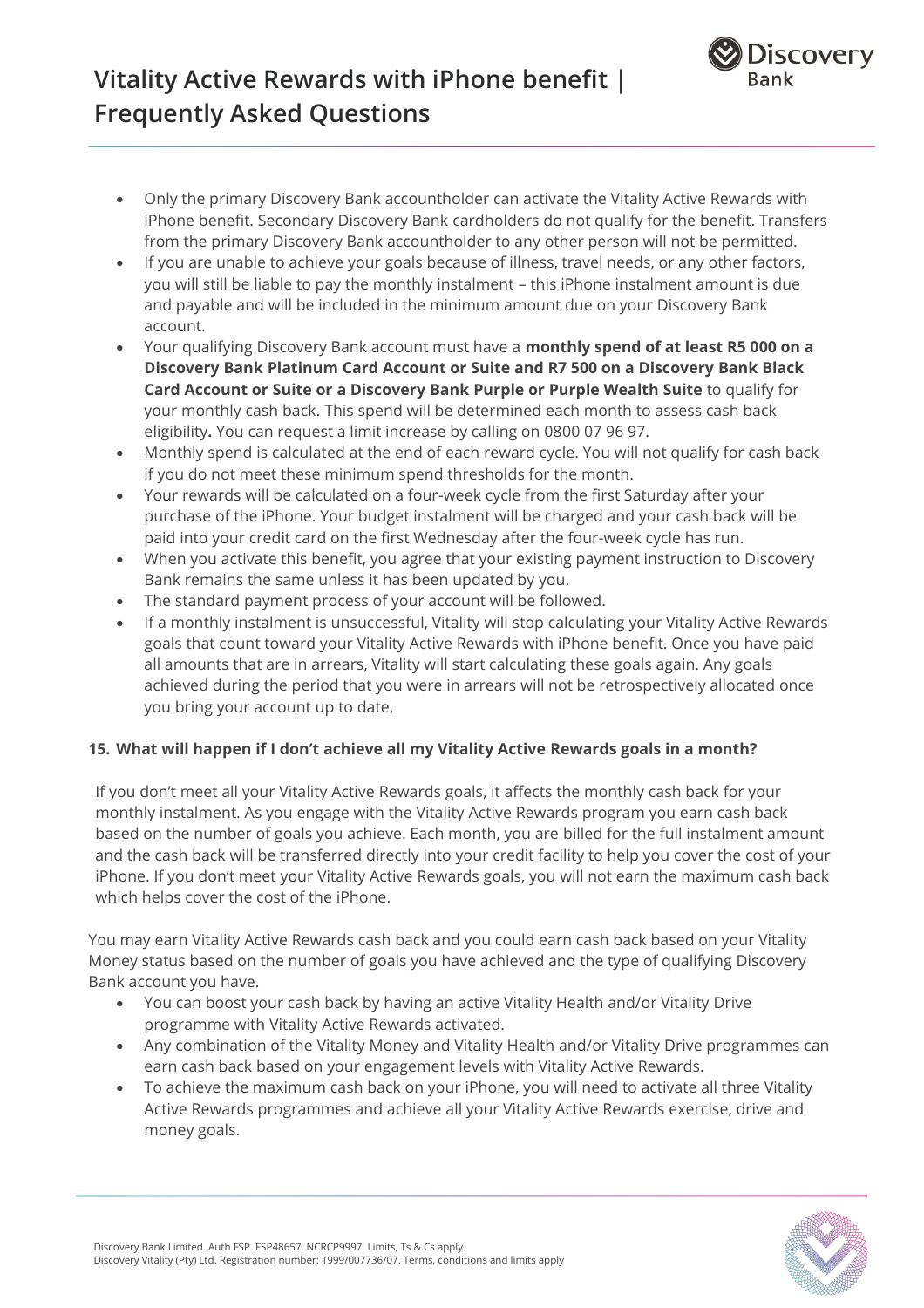

# **Vitality Active Rewards with iPhone benefit | Frequently Asked Questions**

| <b>Number of goals</b><br>achieved in<br>statement cycle                                                                                       | <b>Discovery</b><br><b>Bank</b><br><b>Platinum</b><br><b>Card Account</b> | <b>Discovery</b><br><b>Bank</b><br><b>Platinum</b><br><b>Suite</b> | <b>Discovery</b><br><b>Bank Black</b><br><b>Card Account</b> | <b>Discovery</b><br><b>Bnak Black</b><br><b>Suite</b> | <b>Discovery</b><br><b>Bank Purple</b><br><b>Suite</b> |
|------------------------------------------------------------------------------------------------------------------------------------------------|---------------------------------------------------------------------------|--------------------------------------------------------------------|--------------------------------------------------------------|-------------------------------------------------------|--------------------------------------------------------|
| 0-3 or non-qualifying                                                                                                                          | 0%                                                                        | $0\%$                                                              | $0\%$                                                        | $0\%$                                                 | $0\%$                                                  |
| 4-6 and qualifying                                                                                                                             | 17.5%                                                                     | 17.5%                                                              | 17.5%                                                        | 17.5%                                                 | 17.5%                                                  |
| 7-8 and qualifying                                                                                                                             | 25%                                                                       | 25%                                                                | 25%                                                          | 25%                                                   | 25%                                                    |
| 9-10 and qualifying                                                                                                                            | 50%                                                                       | 50%                                                                | 50%                                                          | 50%                                                   | 50%                                                    |
| 11+ and qualifying                                                                                                                             | 100%                                                                      | 100%                                                               | 100%                                                         | 100%                                                  | 100%                                                   |
| <b>Maximum monthly</b><br>instalment qualifying<br>for cash back<br>(including Vitality)<br>Money cash back from<br>Dynamic Interest<br>Rates) | <b>R500</b>                                                               | <b>R640</b>                                                        | <b>R640</b>                                                  | R765                                                  | R1 120                                                 |

**Maximum saving on the purchase of an iPhone of your choice on a 24-month payment plan:**

| <b>Number of goals</b><br>achieved in<br>statement cycle | <b>Reaching 4-6</b><br>goals a month<br>At least one<br>Vitality<br>programme (VM). | <b>Reaching 7-8</b><br>goals a month<br>At least two<br>Vitality<br>programmes (VM<br>$+$ (VH/VD). | <b>Reaching 9-10</b><br>goals a month<br>All three Vitality<br>programmes<br>(VH+VD+VM). | <b>Reaching 11+</b><br>goals a<br>month<br>All three Vitality<br>programmes<br>(VH+VD+VM). |
|----------------------------------------------------------|-------------------------------------------------------------------------------------|----------------------------------------------------------------------------------------------------|------------------------------------------------------------------------------------------|--------------------------------------------------------------------------------------------|
| <b>Discovery Bank</b>                                    | <b>Maximum</b>                                                                      | <b>Maximum saving</b>                                                                              | <b>Maximum</b>                                                                           | <b>Maximum</b>                                                                             |
| product                                                  | saving                                                                              |                                                                                                    | saving                                                                                   | saving                                                                                     |
| Discovery Bank                                           | $=$ R87.50 cash back                                                                | $=$ R125.00 cash back                                                                              | $=$ R250.00 cash back                                                                    | = R500.00 cash                                                                             |
| <b>Platinum Card Account</b>                             | * 24 months                                                                         | *24 months                                                                                         | *24 months                                                                               | back $*$ 24 months                                                                         |
|                                                          | $=$ up to R2 100                                                                    | $=$ up to R3 000                                                                                   | $=$ up to R6 000                                                                         | = up to R12 000                                                                            |
|                                                          | back.                                                                               | back.                                                                                              | back.                                                                                    | back.                                                                                      |
| Discovery Bank                                           | $=$ R112.00 cash back                                                               | $=$ R160.00 cash back                                                                              | $=$ R320.00 cash back                                                                    | $=$ R640.00 cash                                                                           |
| Platinum Suite                                           | * 24 months                                                                         | *24 months                                                                                         | *24 months                                                                               | back $*$ 24 months                                                                         |
|                                                          | $=$ up to R2 688<br>back.                                                           | $=$ up to R3 840<br>back.                                                                          | $=$ up to R7 680<br>back.                                                                | = up to R15 360<br>back.                                                                   |
| Discovery Black Card                                     | $= R112.00$ cash back                                                               | $=$ R160.00 cash back                                                                              | $=$ R320.00 cash back                                                                    | $=$ R640.00 cash                                                                           |
| Account                                                  | * 24 months                                                                         | *24 months                                                                                         | *24 months                                                                               | back $*$ 24 months                                                                         |
|                                                          | $=$ up to R2 688<br>back.                                                           | $=$ up to R3 840<br>back.                                                                          | $=$ up to R7 680<br>back.                                                                | = up to R15 360<br>back.                                                                   |
| Discovery Bank Black                                     | $= R133.88$ cash back                                                               | $=$ R191.25 cash back                                                                              | $=$ R382.50 cash back                                                                    | = R765.00 cash                                                                             |
| Suite                                                    | *24 months                                                                          | *24 months                                                                                         | *24 months                                                                               | back $*$ 24 months                                                                         |

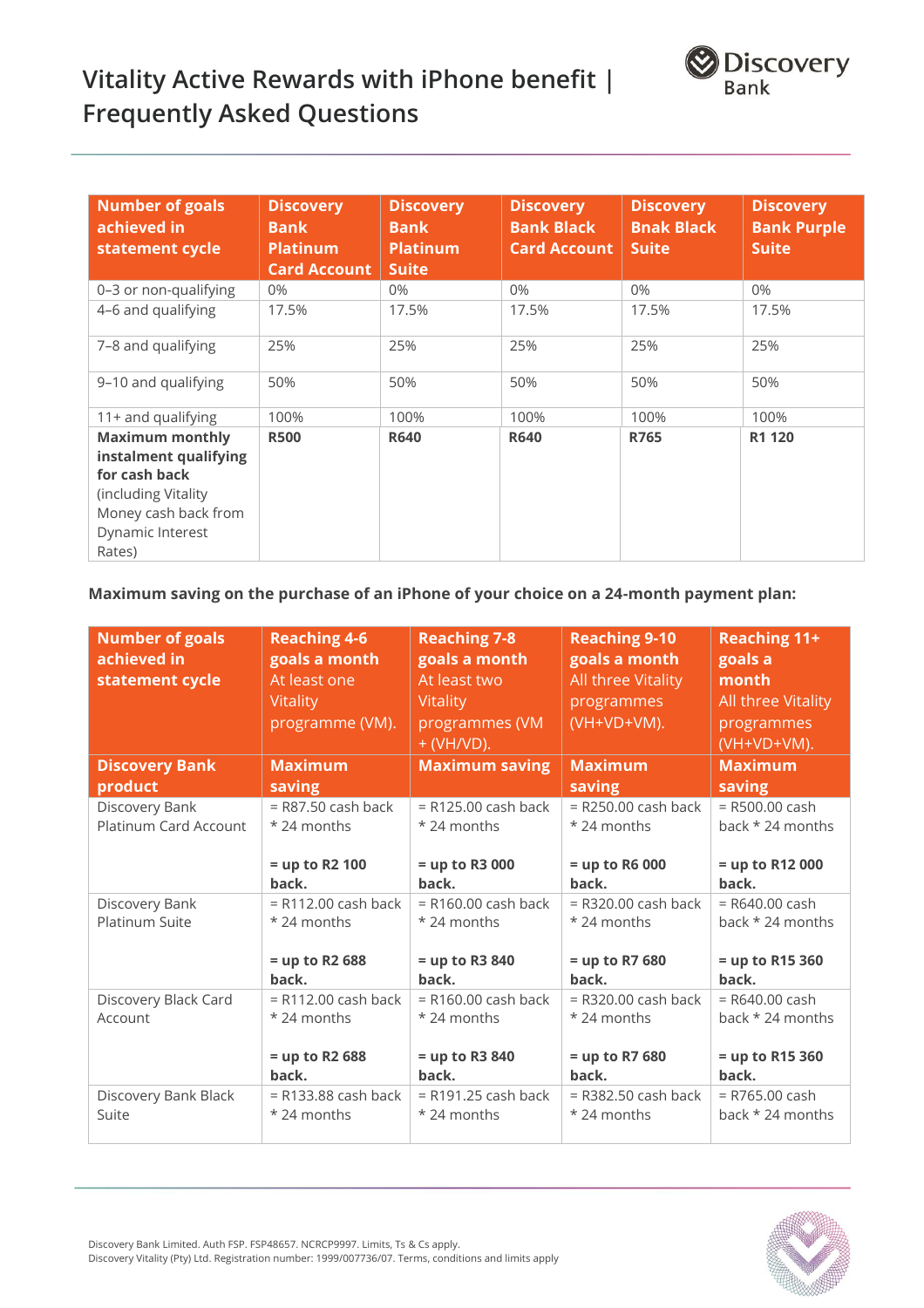

# **Vitality Active Rewards with iPhone benefit | Frequently Asked Questions**

|                       | $=$ up to R3 213      | $=$ up to R4 590      | $=$ up to R9 180      | $=$ up to R18 360  |
|-----------------------|-----------------------|-----------------------|-----------------------|--------------------|
|                       | back.                 | back.                 | back.                 | back.              |
| Discovery Bank Purple | $=$ R196.00 cash back | $=$ R280.00 cash back | $=$ R560.00 cash back | $= R1 120.00$ cash |
| Suite                 | $*$ 24 months         | $*$ 24 months         | $*$ 24 months         | back $*$ 24 months |
|                       | $=$ up to R4 704      | $=$ up to R6 720      | $=$ up to R13 440     | $=$ up to R26 880  |
|                       | back.                 | back.                 | back.                 | back.              |

**Example:** You have a Discovery Bank Black Suite and you've purchased an iPhone worth R22 000 using the iPhone benefit. You have a monthly instalment due of R1 064 for the iPhone budget transaction, based on your contracted borrowing rate of 14.75%. You receive R35 in Vitality Money cash back. You achieve 1 Vitality Active Rewards drive goal, 2 Vitality Active Rewards exercise goals and 1 Vitality Active Rewards money goal, which means you get 17.5% cash back on a maximum instalment amount of R765. Your cash back is calculated as (the lower of R1 029 [R1 064 less R35] and R765)\*17.5% = R133.88.

Your total cash back therefore consists of R35 from Vitality Money and R133.88, based on the Vitality Active Rewards goals you've achieved.

You need to engage with all three Vitality programmes (Vitality Money, Vitality Drive and Vitality Health) to earn the maximum cash back on your iPhone. However, you can still fund part of your iPhone even if you only have one of the programmes. You can view the maximum cash back you can earn based on your engagement with Vitality Active Rewards on the Discovery Bank app.

## **16. When will my monthly cash back be paid into my Discovery Bank credit card?**

We will start calculating your Vitality Active Rewards goals on a four-week cycle from the first Saturday following your iPhone benefit activation and collection from the iStore. Your monthly instalment and cash back will occur on the first Wednesday after the four weeks are complete.

## **17. Will I be able to return my iPhone?**

If you wish to return your iPhone the following will apply:

- If you return an unopened and fully sealed product purchased from an iStore, you'll receive a full refund if you return it **within seven days** of the purchase date.
- If you return an opened or unsealed product purchased at an iStore, you'll receive a refund of the purchase price less a 20% handling fee if you return it **within ten days** of the purchase date.
- In all instances the iPhone should not be damaged.
- The iPhone benefit will be cancelled and no further cash back will be paid.

If you have any queries related to returns or exchanges, contact Discovery Bank on 0800 07 96 97.

To view the full iStore return and exchange terms and conditions, visit [www.istoreonline.co.za.](http://www.istoreonline.co.za/)

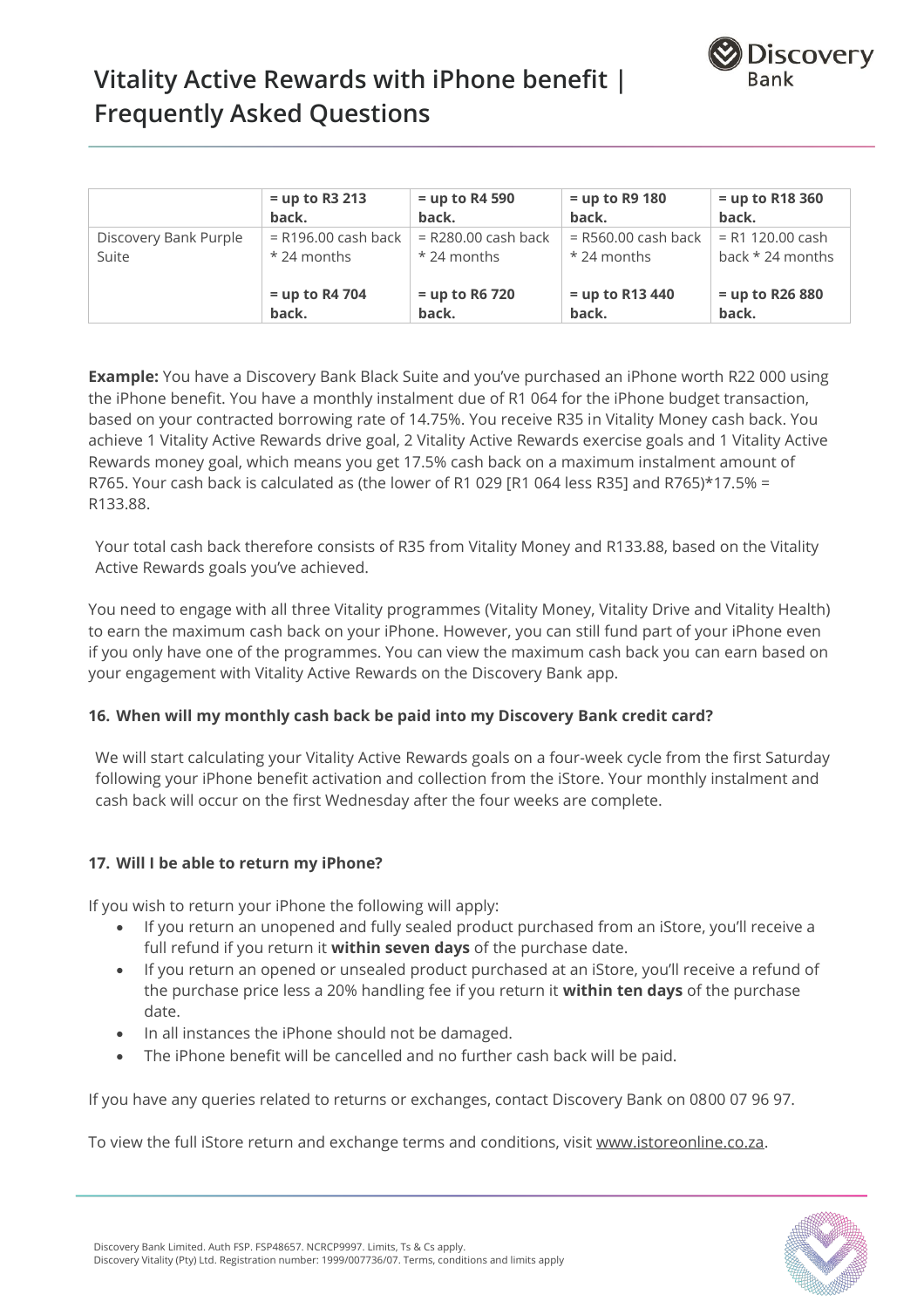

### **18. Can exchange my iPhone for another iPhone?**

If you wish to change your current iPhone (and do so after 10 days), the following will apply:

- First, you must settle the remaining amount of your current iPhone on your Discovery Bank account. If you choose not to settle the remaining cost on your current iPhone, the benefit will remain active and you will continue to pay the monthly instalment amount for the remainder of the 24 months.
- Once you have settled the remaining amount, the existing iPhone benefit will be cancelled and you'll be able to activate the Vitality Active Rewards with iPhone benefit again. This is subject to passing the eligibility criteria.
- You are not able to transfer the benefit to another person.

If you have any queries related to returns or exchanges, contact Discovery Bank on 0800 07 96 97.

To view the full iStore return and exchange terms and conditions, visit [www.istoreonline.co.za.](http://www.istoreonline.co.za/)

### **19. I need to send my iPhone in for repairs, what is the process?**

For repairs, please speak to iStore directly. To view the full iStore terms and conditions, visit [www.istoreonline.co.za.](http://www.istoreonline.co.za/)

### **20. Can I give my iPhone to someone else?**

You can give your iPhone to someone else; however, you must still achieve your Vitality Active Rewards goals for 24 months and pay towards your monthly instalment.

## **21. Can my Vitality Active Rewards with iPhone be cancelled?**

Your Vitality Active Rewards with iPhone benefit will be cancelled, your cash back will not be paid and the balance of the device immediately becomes due and payable in full, if:

- You cancel your Vitality Active Rewards with iPhone benefit or your qualifying Discovery Bank account.
- You downgrade to a Discovery Bank account that does not qualify for the Vitality Active Rewards with iPhone benefit.
- You reduce the straight limit of your Discovery Bank credit card to lower than the limit required to be eligible for this benefit.
- Your qualifying Discovery Bank account is no longer in good standing or is closed.

Where the device is returned in line with the terms set out above, the iPhone benefit will be cancelled and your cash back will not be paid.

Where the iPhone budget account is settled in full prior to the end of the 24-month term, the iPhone benefit will be cancelled, your cash back will not be paid.

## **22. Will Discovery Vitality or Discovery Bank share my personal information?**

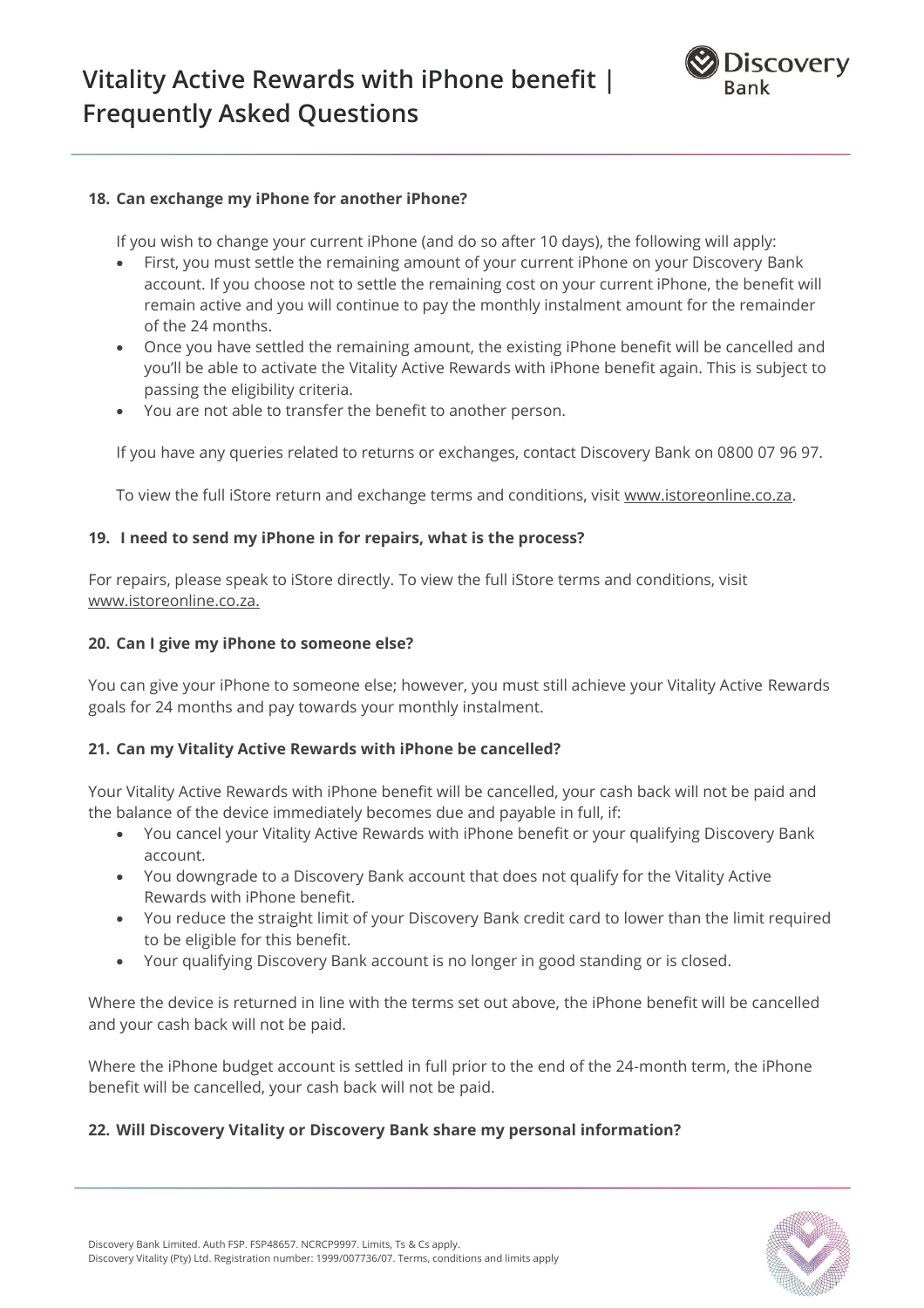

When you activate this benefit, you agree that Discovery Vitality, Discovery Bank and iStore in South Africa can share your personal information to administer the benefi[t. View a full list of our privacy](https://www.discovery.co.za/portal/individual/terms-and-conditions)  [terms and conditions.](https://www.discovery.co.za/portal/individual/terms-and-conditions)

You also agree that Discovery Vitality can use your email address on record to send all legal communication. It is your responsibility to make sure your contact details are fully updated with Discovery. You can view and edit these details by logging in to [www.discovery.co.za.](http://www.discovery.co.za/)

### **23. Why have my Vitality Active Rewards goals increased or decreased?**

It's important to note that the Vitality Active Rewards goals are dynamic: they adjust upwards and downwards based on your behaviour and goal achievement to either gradually encourage you to improve your behaviour or to keep you motivated and engaged at the current level or a lower level should that be more appropriate for your level of engagement with the Vitality Health, Vitality Drive or Vitality Money programmes. The [Vitality Active Rewards benefit](https://www.discovery.co.za/discovery_coza/web/linked_content/pdfs/vitality/benefit_rules/vitality_active_rewards_benefit_guide.pdf) rules, terms, and conditions apply.

### **24. Why is my iPhone instalment amount incorrect?**

Your iPhone instalment amount is based on the number of Vitality Active Rewards goals you achieved each month.

Please go to the Discovery Bank app to view the number of goals you achieved for the month and the activities related to achieving these goals.

For more information, visit the [Discovery](https://www.discovery.co.za/portal/vitality/help-vitality-active-rewards#log-a-query) website.

## **25. Where will my iPhone cash back be paid into?**

Your iPhone cash back will be paid into the Discovery Bank product that is linked to your Vitality Active Rewards with iPhone benefit.

## **26. Where can I find out more about the Vitality Active Rewards benefit?**

Visit our website to [find out more about Vitality Active](http://www.discovery.co.za/vitality/active-rewards) Rewards.

## **27. Can I get the Vitality Active Rewards with iPhone benefit if I upgrade my current cellphone contract by joining Discovery Bank?**

No, the Vitality Active Rewards with iPhone benefit is independent of any cellular service provider or contract. The benefit is offered to all qualifying Discovery Bank clients and enables you to get a new iPhone without the need for a particular network, mobile package or contract, regardless of whether you are a contract or prepaid mobile customer. Unlike paying off a new iPhone as part of a mobile contract, the Vitality Active Rewards with iPhone benefit offers you the ability to potentially fully fund your new iPhone by meeting your Vitality Active Rewards goals.

#### **28. Does the Vitality Active Rewards with iPhone benefit include any insurance benefits?**